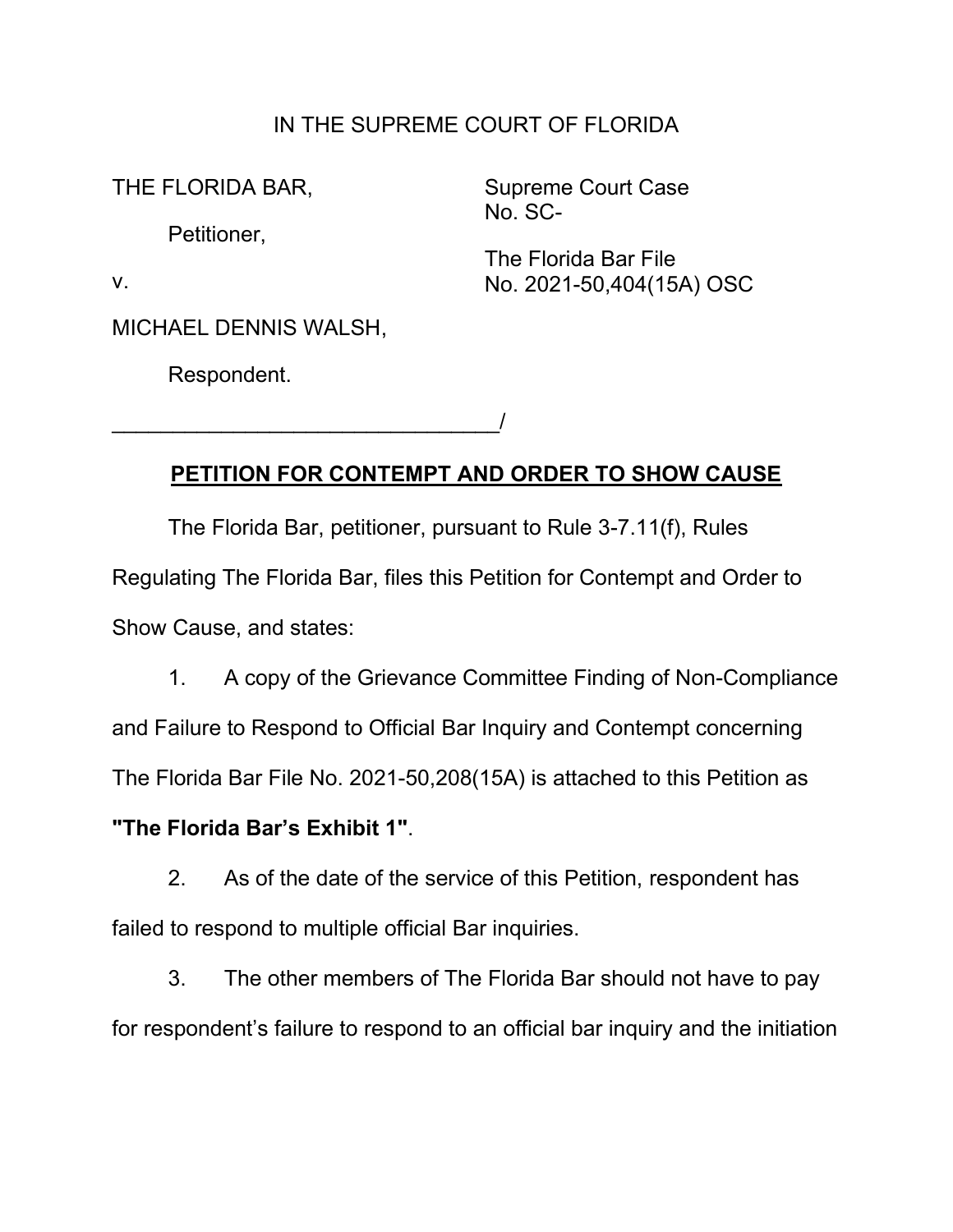of the instant proceeding. Therefore, the Bar is requesting administrative costs of \$1,250.00 against respondent.

WHEREFORE, The Florida Bar requests that this Court suspend respondent pursuant to Rule 3-7.11(f), until such time as respondent fully responds in writing to the official Bar inquiry contained in "The Florida Bar's Exhibit 1" and until further order of this Court.

Respectfully submitted,

<u>foi</u> Pearsalf

Joi L. Pearsall Bar Counsel The Florida Bar Ft. Lauderdale Branch Office Lake Shore Plaza II 1300 Concord Terrace, Suite 130 Sunrise, Florida 33323 (954) 835-0233 Florida Bar No.: 182427 [jpearsall@floridabar.org](mailto:jpearsall@floridabar.org)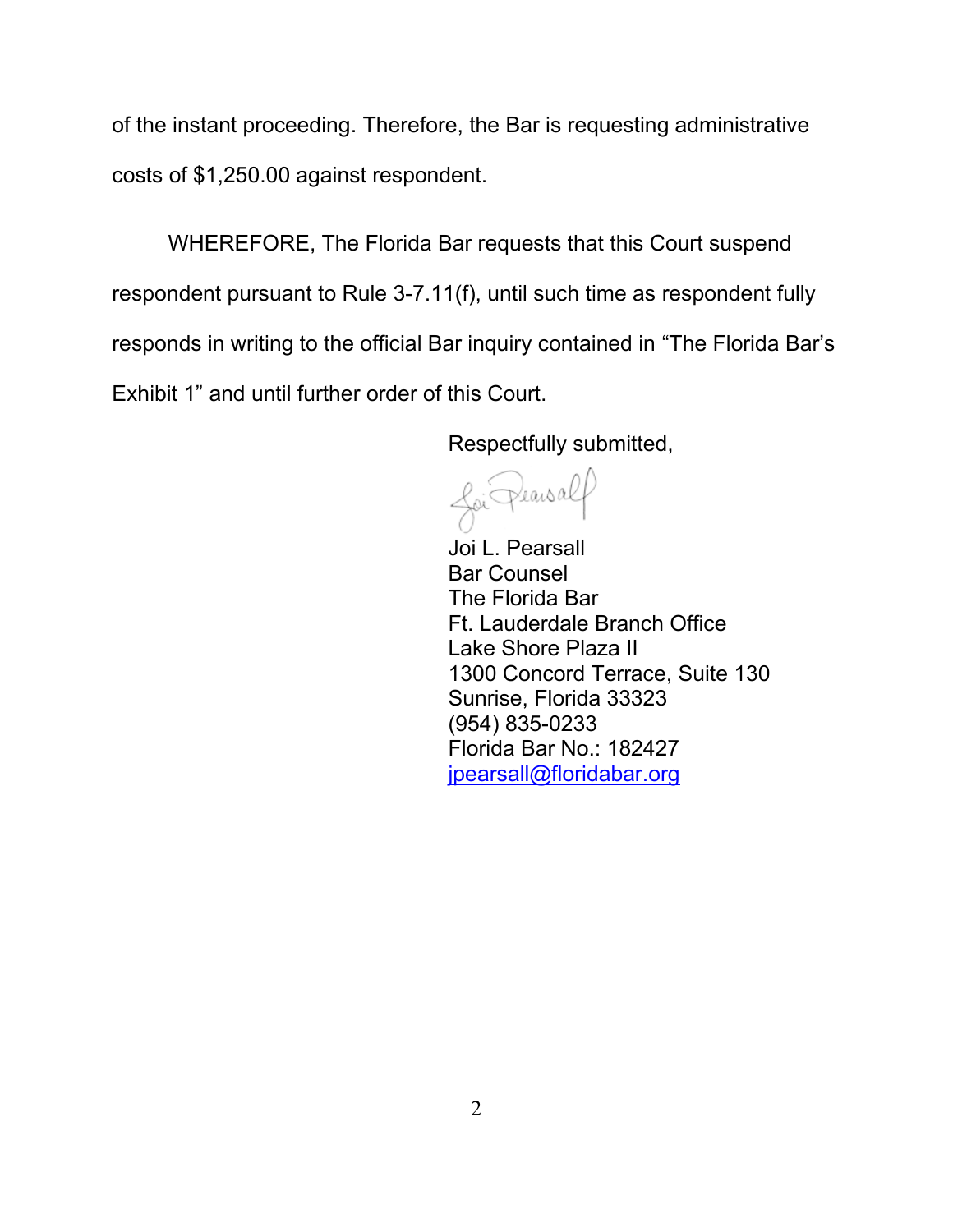## **CERTIFICATE OF SERVICE**

I certify that this Petition for Contempt and Order to Show Cause has been has been E-Filed with The Honorable John A. Tomasino, Clerk of the Supreme Court of Florida, using the E-Filing Portal; with a copy furnished by Regular United States Mail and via Certified Mail No. 7017 0530 0000 0474 9054, return receipt requested to Respondent Michael Dennis Walsh, at his record bar address Law Offices of Michael Walsh P.A., 5301 N Federal Hwy, Ste. 215, Boca Raton, FL 33487-4915, and by email to mwalsh5301@gmail.com; with a copy to Patricia Ann Toro Savitz, Staff Counsel, The Florida Bar, by email to **psavitz@floridabar.org**, on this 10 day of February, 2021.

foi Pearsalf

 Lake Shore Plaza II 1300 Concord Terrace, Suite 130 Sunrise, Florida 33323 Florida Bar No. 182427 Joi L. Pearsall, Bar Counsel The Florida Bar Ft. Lauderdale Branch Office (954) 835-0233 [jpearsall@floridabar.org](mailto:jpearsall@floridabar.org)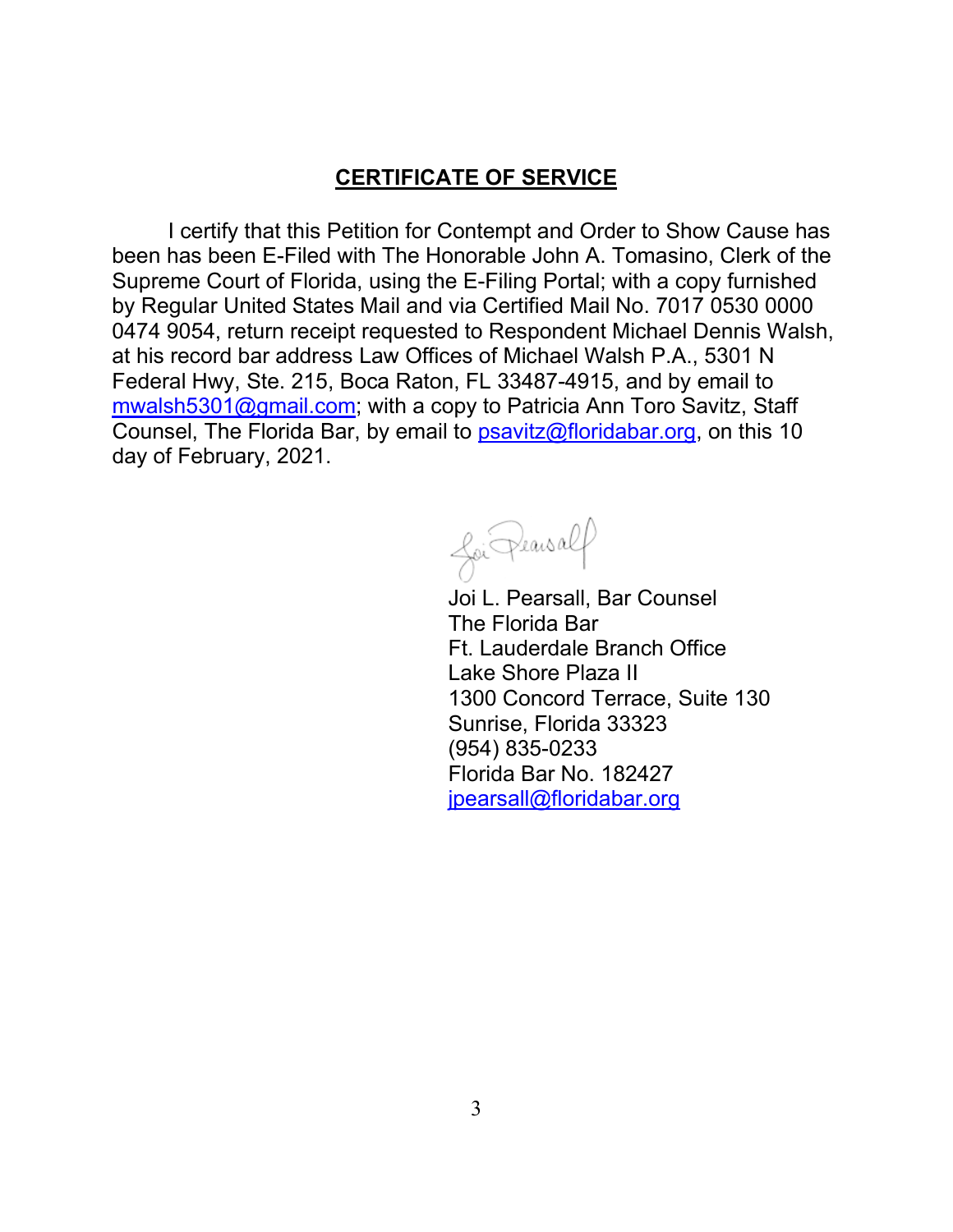## **NOTICE OF TRIAL COUNSEL AND DESIGNATION OF PRIMARY EMAIL ADDRESS**

PLEASE TAKE NOTICE that the trial counsel in this matter is Joi L. Pearsall, Bar Counsel, whose address, telephone number and primary email address are The Florida Bar, Ft. Lauderdale Branch Office, Lake Shore Plaza II, 1300 Concord Terrace, Suite 130. Sunrise, Florida 33323, (954) 835-0233 and [jpearsall@floridabar.org](mailto:jpearsall@floridabar.org) and esanchez@floridabar.org. Respondent need not address pleadings, correspondence, etc. in this matter to anyone other than trial counsel and to Staff Counsel, The Florida Bar, 651 E. Jefferson Street, Tallahassee, FL 32399-2300, via email to [psavitz@floridabar.org.](mailto:asackett@floridabar.org)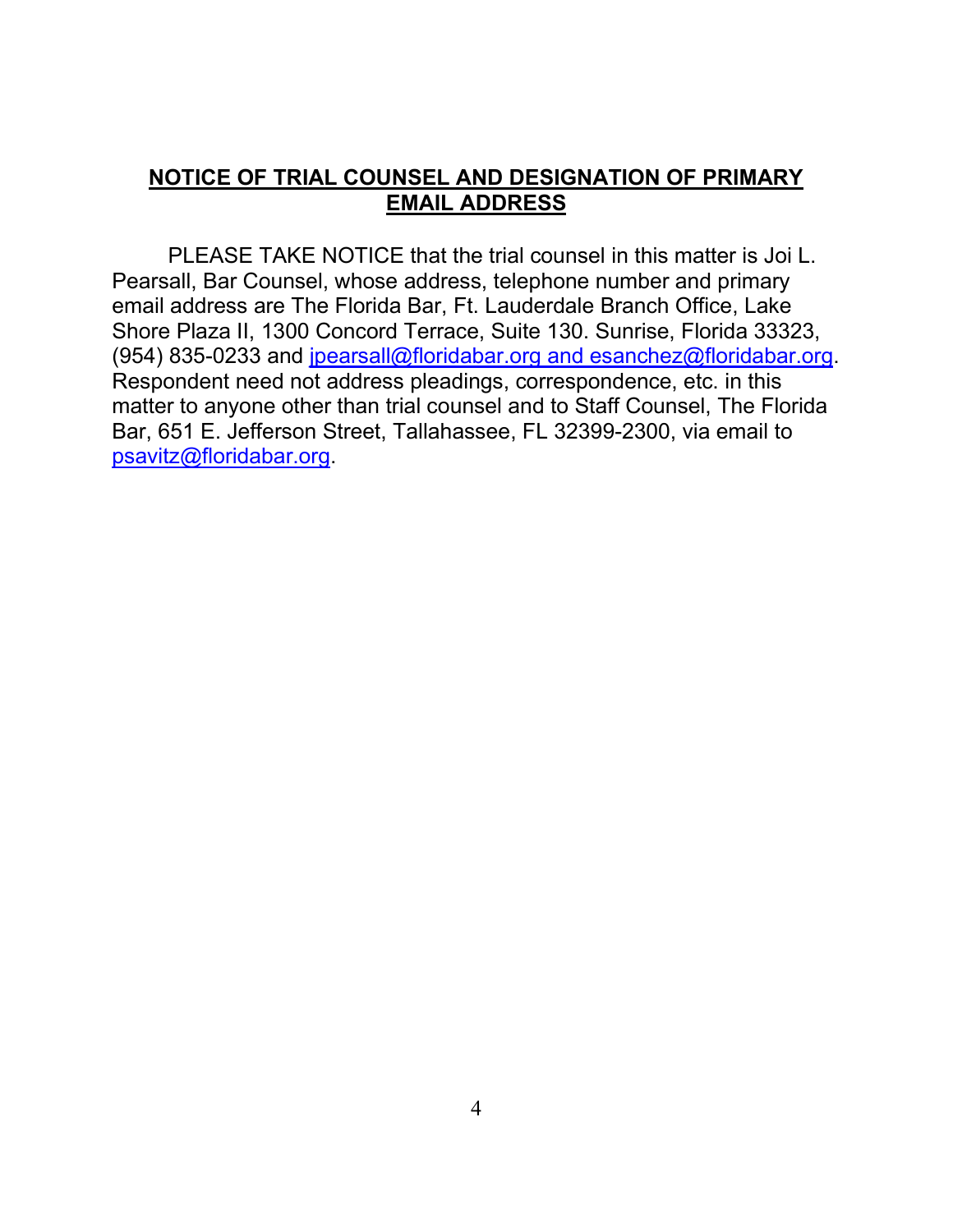### IN THE SUPREME COURT OF FLORIDA (Before a Grievance Committee)

#### THE FLORIDA BAR, The Florida Bar File

No. 2021-50,208(15A)

Complainant,

v.

MICHAEL DENNIS WALSH,

\_\_\_\_\_\_\_\_\_\_\_\_\_\_\_\_\_\_\_\_\_\_\_\_\_\_\_\_\_\_\_\_/

Respondent.

## **GRIEVANCE COMMITTEE FINDING OF NON-COMPLIANCE AND FAILURE TO RESPOND TO OFFICIAL BAR INQUIRY AND CONTEMPT**

On January 13, 2021, pursuant to Rule 3-7.11(f), Rules Regulating The Florida Bar, the Fifteenth Judicial Circuit Grievance Committee "A" considered whether to issue a Finding of Non-Compliance and Failure to Respond to Official Bar Inquiry and Finding of Contempt and made the following findings:

1. On October 9, 2020, The Florida Bar sent respondent a letter by regular U.S. Mail to respondent's record Florida bar address advising respondent of the complaint that was filed against him. The October 9, 2020 letter requested that respondent provide a written response by October 26, 2020. The October 9, 2020 letter also requested that his written response was required pursuant to R. Regulating Fla. Bar 4-8.4(g). A copy of the letter is attached hereto as "Exhibit A".

2. Respondent failed to respond to The Florida Bar as requested in the letter of October 9, 2020.

The Florida Bar's Exhibit 1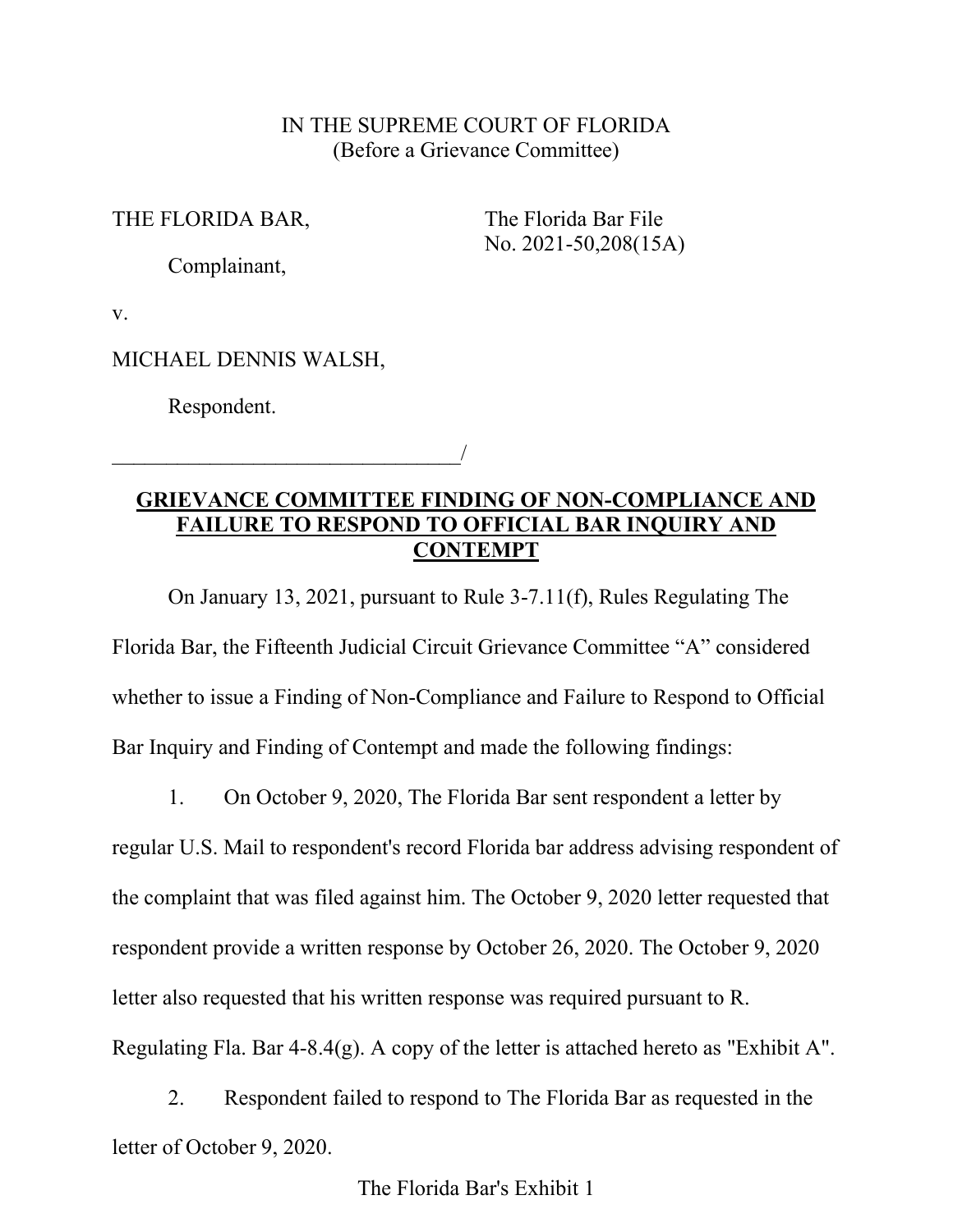3. On November 3, 2020, The Florida Bar sent an email to respondent at his record bar email address, advising him that the bar had not received his response to the October 9, 2020 letter and directed respondent to provide his response by November 13, 2020. A copy of the email is attached hereto as "Exhibit B".

4. Respondent failed to respond to The Florida Bar as requested in the email of November 3, 2020.

5. On November 16, 2020, The Florida Bar sent a letter by certified U.S. Mail and regular U.S. Mail to respondent's record bar address, advising that the bar had not received respondent's written response to the complaint that was filed against him. Once again, the bar informed respondent that his written response was required pursuant to R. Regulating Fla. Bar 4-8.4(g). The bar also sent a copy of the November 16, 2020 letter to respondent's record bar email address. The November 16, 2020 letter informed the respondent that his response to the November 16, 2020 letter was due by November 30, 2020. A copy of the November 16, 2020 letter is attached hereto as "Exhibit C" and a copy of the signed certified mail receipt is attached hereto as "Exhibit D".

6. Respondent failed to respond to The Florida Bar as requested in the letter of November 16, 2020.

2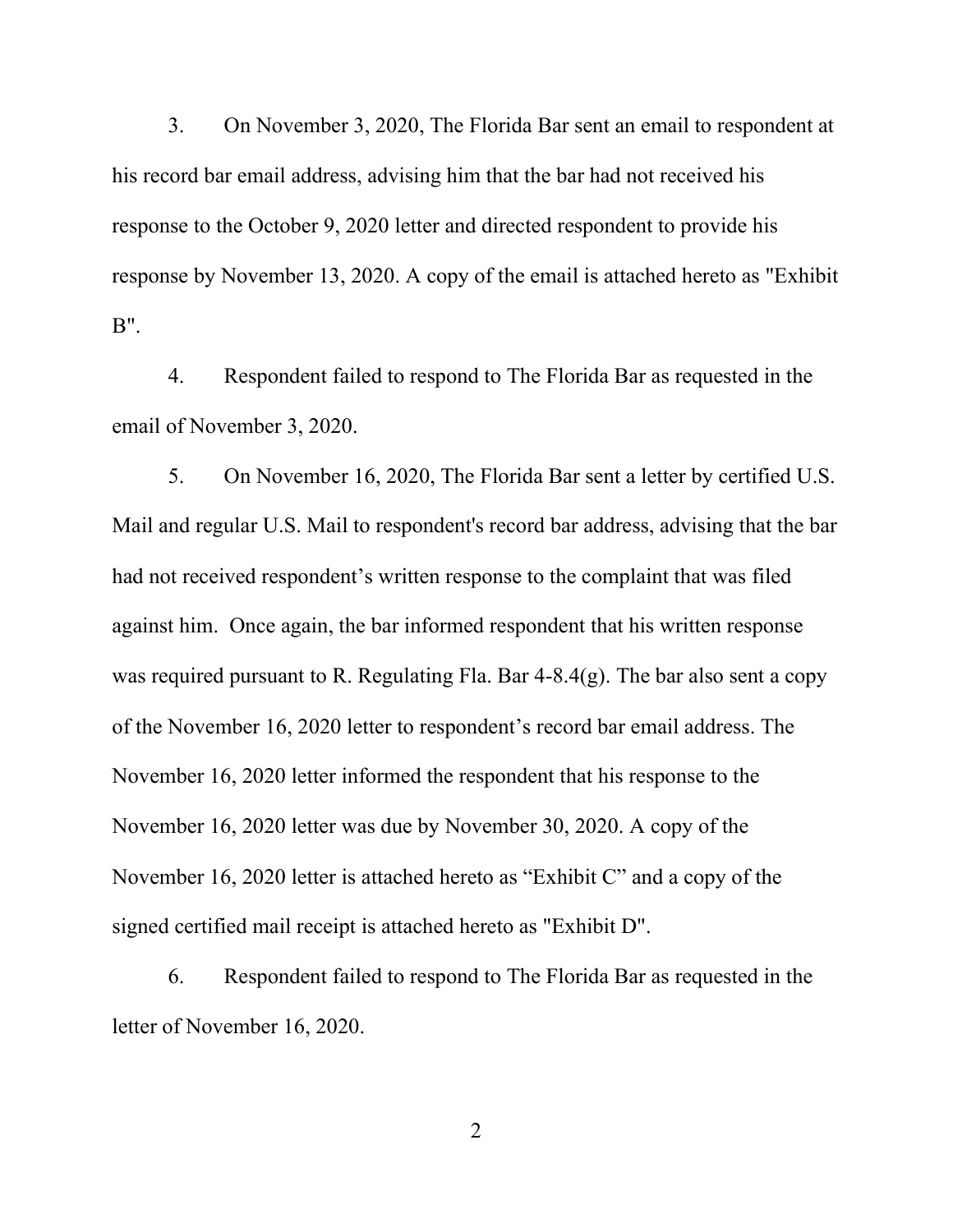7. Respondent was given notice that on January 13, 2021, the Fifteenth Judicial Circuit Grievance Committee "A" would hold a hearing on the Request for Issuance of Notice of Non-Compliance and Finding of Contempt. A copy of the Notice of Hearing and the Request for Issuance of Notice of Non-Compliance and Finding of Contempt was sent by email to respondent's record bar email address and by mail to his record bar mailing address by certified U.S. Mail and regular U.S. mail. A copy of the Notice of Hearing and Request for Issuance of Notice of Non-Compliance and Finding of Contempt are attached hereto as "Composite Exhibit E".

8. Respondent made no response to the Request for Issuance of Notice of Non-Compliance and Finding of Contempt.

9. As of the date of this Request for Issuance of Notice of Non-Compliance and Finding of Contempt, Respondent has failed to respond to the official Bar inquiries dated October 9, 2020, November 3, 2020 and November 16, 2020.

10. The Grievance Committee found that Respondent failed to show good cause for failing to respond to the official Bar inquiries and that the noncompliance was willful.

3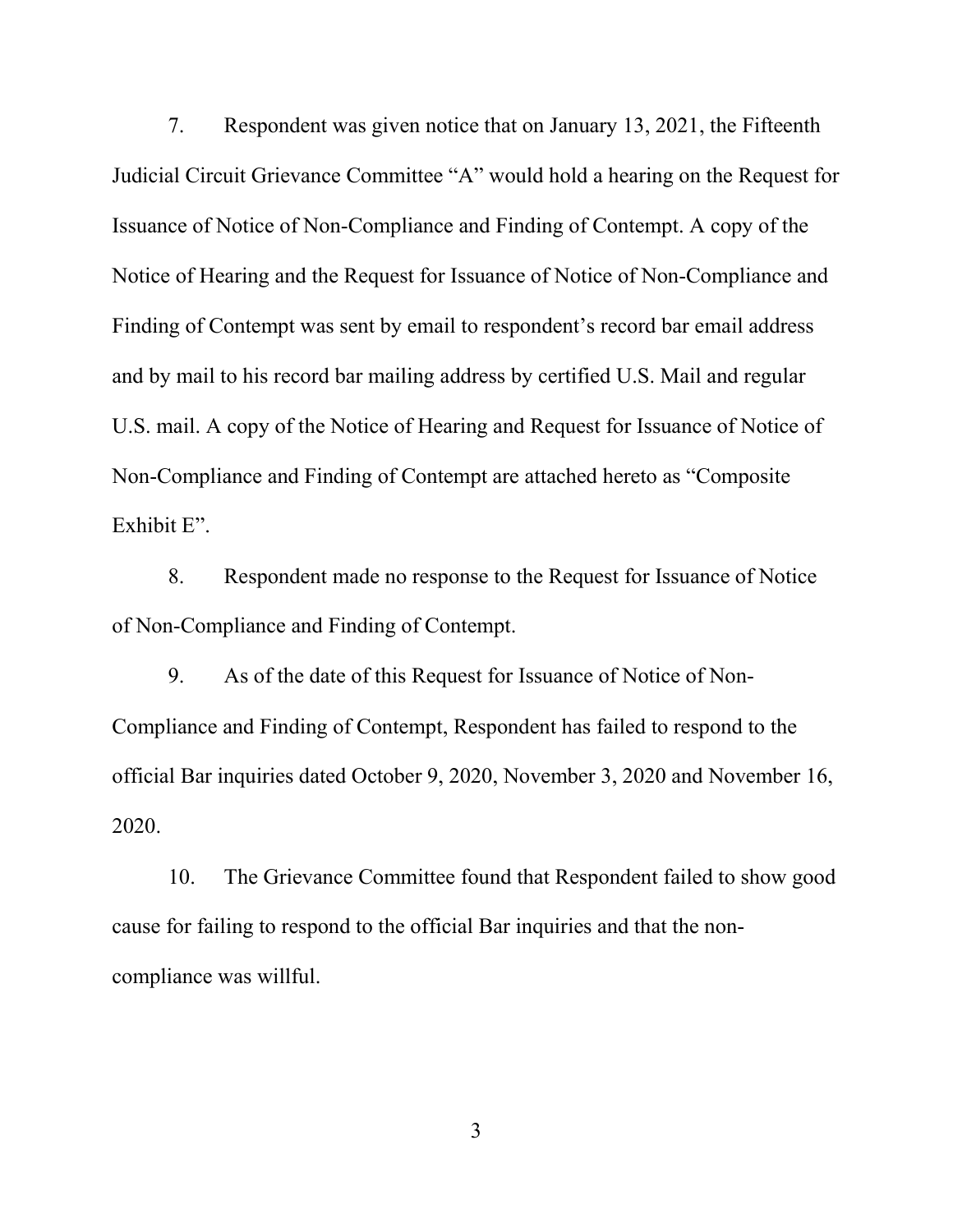11. The Grievance Committee found Respondent to be in contempt and requested The Florida Bar to file a Petition for Contempt and Order to Show Cause with the Supreme Court.

Dated this 19<sup>th</sup> day of January , 2021.

Fifteenth Judicial Circuit Grievance Committee "A

Sarah Cortvriend, Chair

#### **CERTIFICATE OF SERVICE**

I certify that the original hereof has been funrished by regular U.S. Mail to, Michael Dennis Walsh, 5301 N Federal Hwy., Ste 215, Boca Raton, FL 33487- 4915 and via e-mail to mwalsh5301@gmail.com; via email to Ronald Peter Ponzoli Jr., Designated Reviewer, at ron.ponzoli@gray-robinson.com and to Staff Counsel, The Florida Bar, 651 E. Jefferson Street, Tallahassee, FL 32399-2300 via e-mail at  $psavity@float.org, this 22 day of January, 2021.$ 

Pearsall, Bar Counsel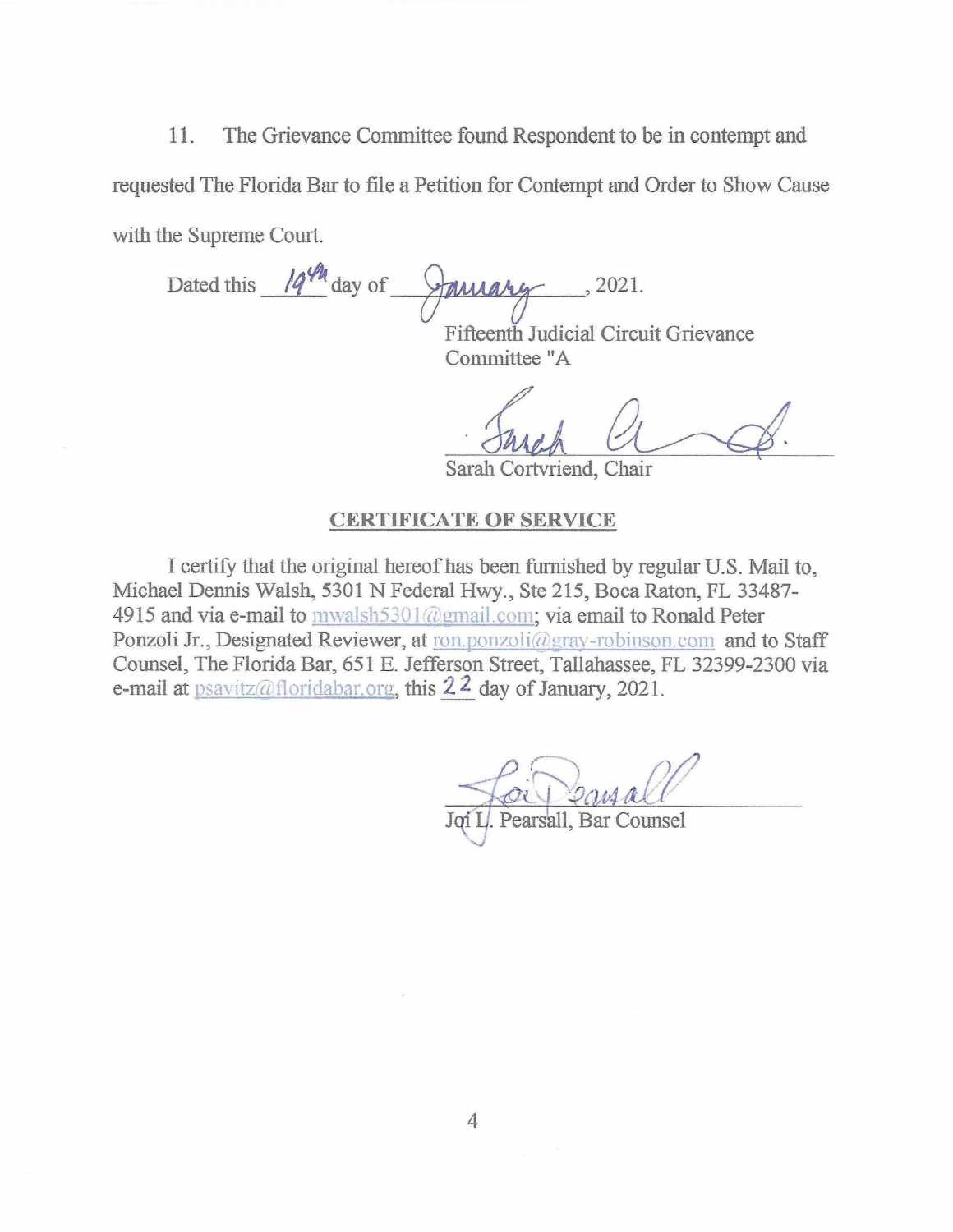

**Executive Director www.FLORIDABAR.org** 

October 9, 2020

Mr. Michael Dennis Walsh 5301 N Federal Hwy Ste 215 Boca Raton, FL 33487-4915

Re: Complaint by Jennifer Blackwell against Michael Dennis Walsh The Florida Bar File No. 2021-50,208 (15A)

Dear Mr. Walsh:

Enclosed is a copy of an inquiry/complaint and any supporting documents submitted by the above referenced complainant(s). Your response to this complaint is required under the provisions of Rule 4-8.4(g), Rules of Professional Conduct of the Rules Regulating The Florida Bar, and is due in our office by **October 26, 2020**. **Responses should not exceed 25 pages** and may refer to any additional documents or exhibits that are available on request. Failure to provide a written response to this complaint is in itself a violation of Rule 4-8.4(g). Please note that any correspondence must be sent through the U.S. mail; we cannot accept faxed material. **You are further required to furnish the complainant with a complete copy of your written response, including any documents submitted therewith.** 

Pursuant to Rule 3-7.1(f), Rules of Discipline, you are further required to complete and return the enclosed Certificate of Disclosure form.

Finally, the filing of this complaint does not preclude communication between the attorney and the complainant(s). Please review the enclosed Notice for information on submitting your response.

Sincerely,<br>Rochand Coemer

Richard W. Coombs, Bar Counsel Attorney Consumer Assistance Program ACAP Hotline 866-352-0707

Enclosures

cc: Ms. Jennifer Blackwell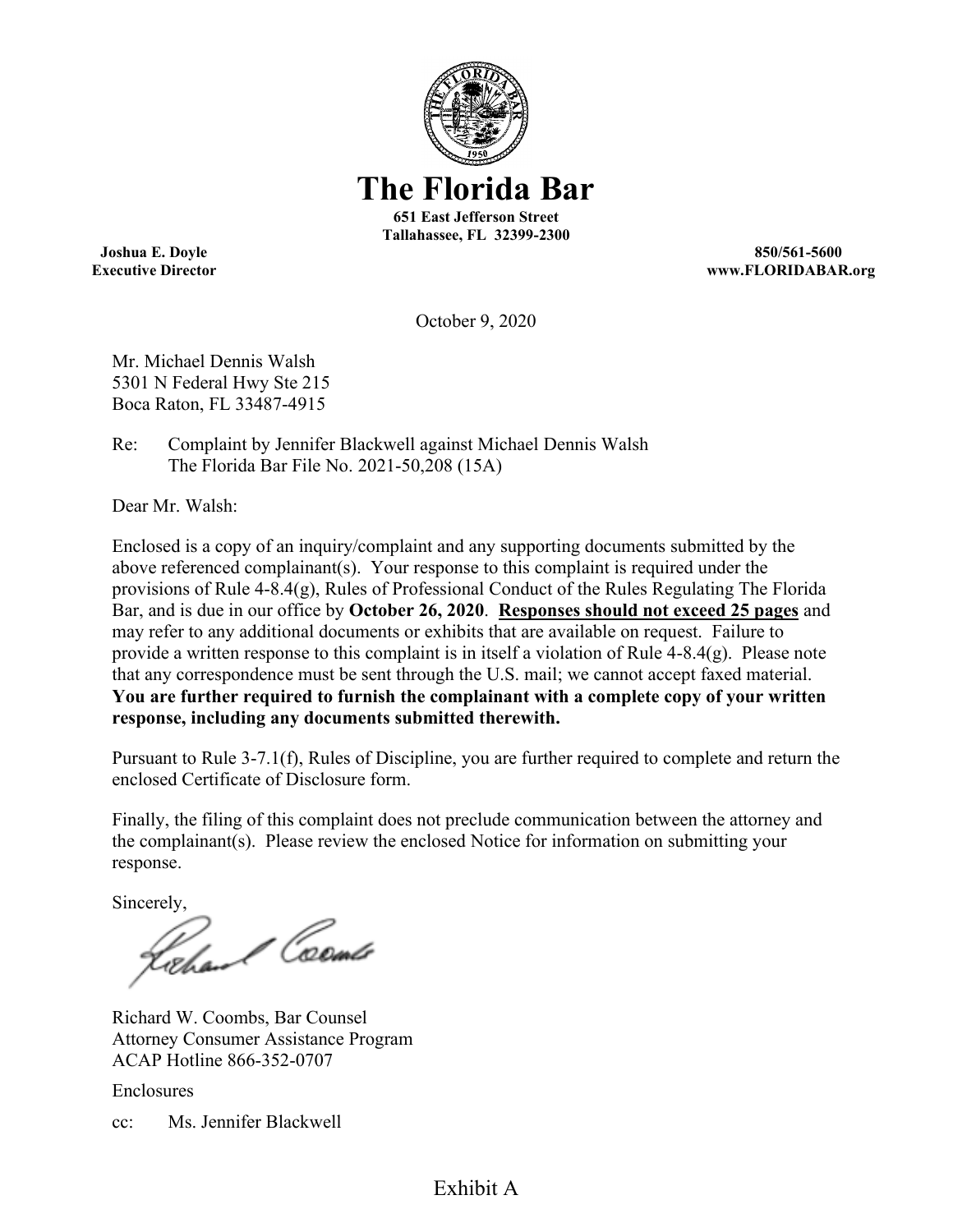Pursuant to Rule 3-7.1(f) of the Rules Regulating The Florida Bar, you must execute the applicable section of this form and return it to my attention. The rule provides that the nature of the charges be described in the notice to your firm or you may attach a copy of the complaint.

#### **CERTIFICATE OF DISCLOSURE**

| I HEREBY CERTIFY that on this                                                                  | day of | $, 20$ , a true copy of       |
|------------------------------------------------------------------------------------------------|--------|-------------------------------|
| the foregoing disclosure was furnished to                                                      |        | , a member of                 |
| my present law firm of                                                                         |        | , and,                        |
| if different, to                                                                               |        | , a member of the law firm of |
|                                                                                                |        | , with which I was associated |
| at the time of the act(s) giving rise to the complaint in The Florida Bar File No. 2021-50,208 |        |                               |
| $(15A)$ .                                                                                      |        |                               |

Michael Dennis Walsh

#### **CERTIFICATE OF DISCLOSURE**

(Corporate/Government Employment)

| I HEREBY CERTIFY that on this                                                                    | day of | $, 20$ , a true copy of the |
|--------------------------------------------------------------------------------------------------|--------|-----------------------------|
| foregoing disclosure was furnished to                                                            |        | , my supervisor at          |
|                                                                                                  |        | (name of agency), with      |
| which I was associated at the time of the act(s) giving rise to the complaint in The Florida Bar |        |                             |
| File No. 2021-50,208 (15A).                                                                      |        |                             |

Michael Dennis Walsh

\_\_\_\_\_\_\_\_\_\_\_\_\_\_\_\_\_\_\_\_\_\_\_\_\_\_\_\_\_\_\_\_\_\_\_\_\_\_\_

\_\_\_\_\_\_\_\_\_\_\_\_\_\_\_\_\_\_\_\_\_\_\_\_\_\_\_\_\_\_\_\_\_\_\_\_\_\_\_

#### **CERTIFICATE OF NON-LAW FIRM AFFILIATION**

(Sole Practitioner)

I HEREBY CERTIFY to The Florida Bar on this day of \_\_\_\_\_\_\_\_\_\_\_\_\_\_\_\_\_, 20\_\_\_, that I am not presently affiliated with a law firm and was not affiliated with a law firm at the time of the act(s) giving rise to the complaint in The Florida Bar File No. 2021-50,208 (15A).

Michael Dennis Walsh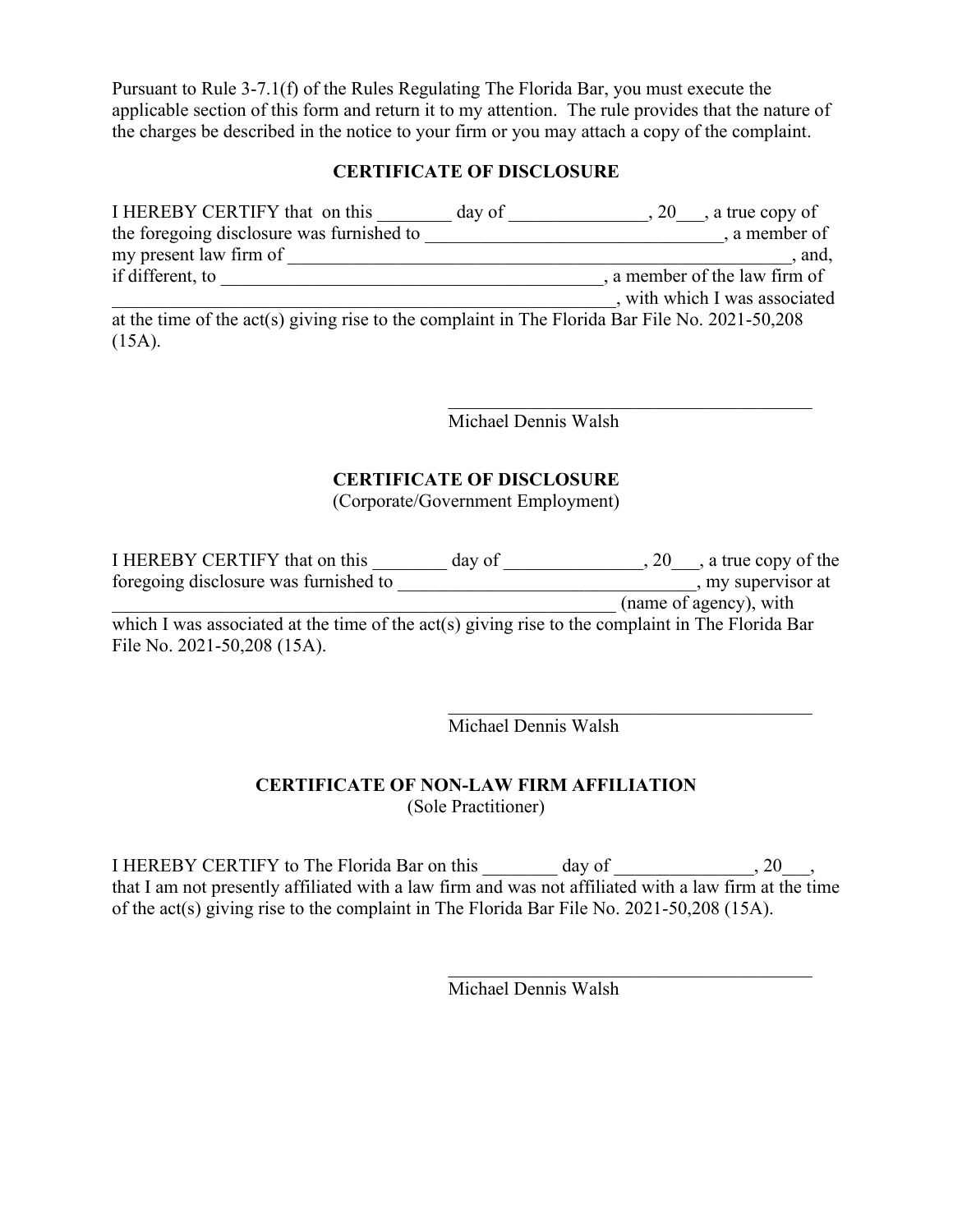#### **NOTICE OF GRIEVANCE PROCEDURES**

1. The enclosed letter is an official inquiry by bar counsel. Your response is required under Rule 4-8.4(g) of the Rules Regulating The Florida Bar. Rule  $4-8.4(g)(1)$  and (2) require that a lawyer submit a written response within 15 days to an initial inquiry and within 10 days to any follow-up inquiry made by bar counsel, the grievance committee or the board of governors during the course of an investigation of the lawyer's conduct. If you do not respond, the matter will be forwarded to the grievance committee for disposition in accordance with Rule 3-7.3. Failure to respond may also be a matter of contempt and processed in accordance with Rule 3- 7.11(f).

2. Many inquiries considered first by staff counsel are not forwarded to a grievance committee, as they do not involve violations of the Rules of Professional Conduct justifying disciplinary action.

3. Pursuant to Rule 3-7.1, any reports, correspondence, papers, recordings and/or transcripts of hearings submitted by you in this matter shall become accessible to the public upon dismissal or a decision by the grievance committee. Please advise Bar Counsel if you believe any material provided to The Florida Bar is confidential under applicable law and identify the basis of your claim that the material is confidential. Please note that The Florida Bar is required to acknowledge the status of proceedings during the pendency of an investigation, if a specific inquiry is made and the matter is deemed to be in the public domain.

4. The grievance committee is the Bar's "grand jury." Proceedings before the grievance committee are non-adversarial in nature. The grievance committee's function and procedures are set forth in Rule 3-7.4.

5. If the grievance committee finds probable cause, formal adversarial proceedings before the Supreme Court of Florida will be initiated pursuant to Rule 3-7.6. A referee will make a recommendation as to guilt and discipline to The Supreme Court of Florida, unless a plea is submitted pursuant to Rule 3-7.9.

.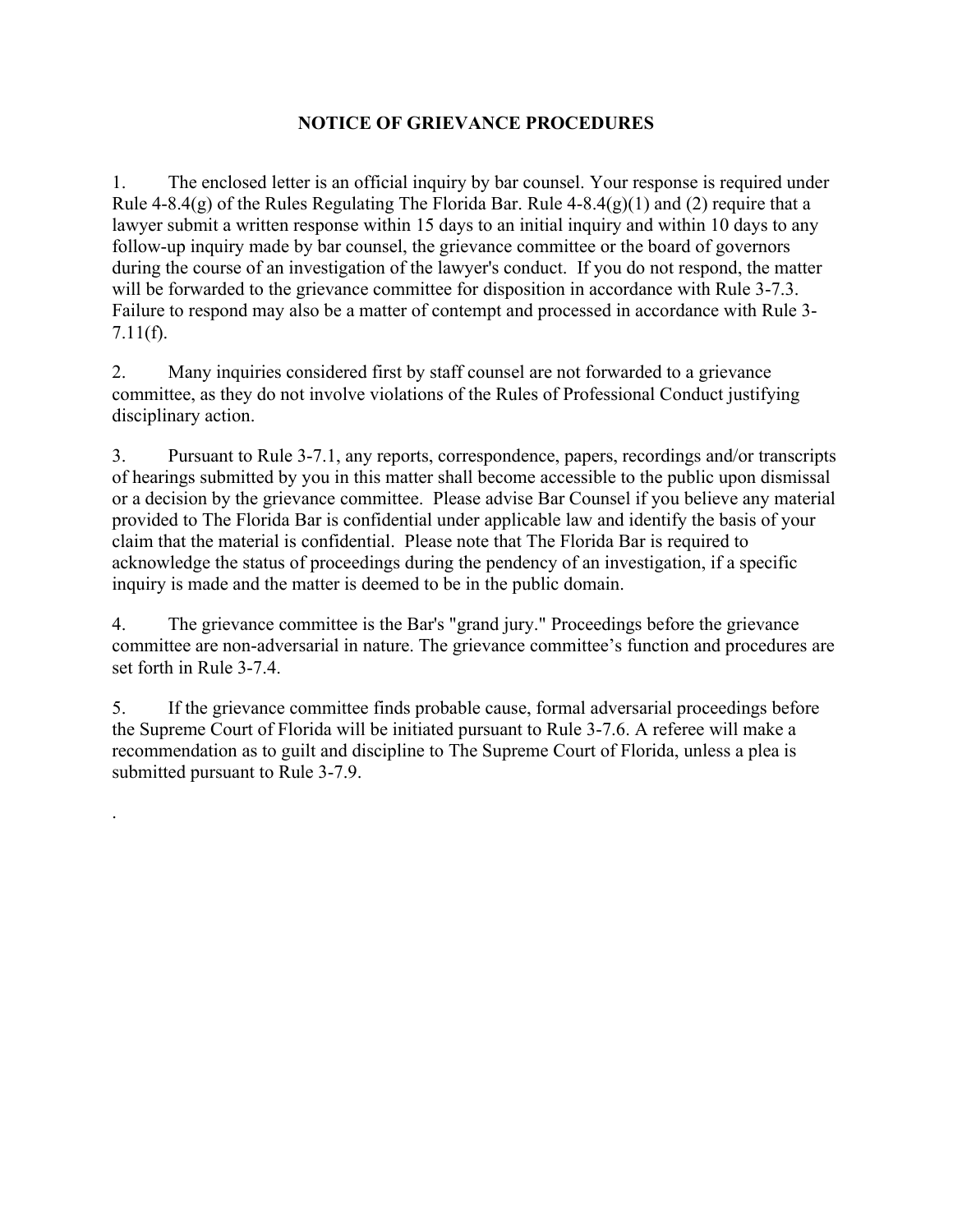

**The Florida Bar** 

**651 East Jefferson Street Tallahassee, FL 32399-2300** 

**Joshua E. Doyle 850/561-5600 Executive Director www.FLORIDABAR.org** 

October 9, 2020

Ms. Jennifer Blackwell 14114 Frost Drive Rancho Cucamonga, CA 91739

Re: Michael Dennis Walsh; The Florida Bar File No. 2021-50,208 (15A)

Dear Ms. Blackwell:

Enclosed is a copy of our letter to Mr. Walsh which requires a response to your complaint.

Once you receive Mr. Walsh's response, you have 10 days to file a rebuttal if you so desire. **If you decide to file a rebuttal, you must send a copy to Mr. Walsh**. Rebuttals should not exceed 25 pages and may refer to any additional documents or exhibits that are available on request. Please address any and all correspondence to me. Please note that any correspondence must be sent through the U.S. mail; we cannot accept faxed material.

#### **It is important that you keep The Florida Bar informed of any changes to your contact information.**

Please be advised that as an arm of the Supreme Court of Florida, The Florida Bar can investigate allegations of misconduct against attorneys, and where appropriate, request that the attorney be disciplined. The Florida Bar cannot render legal advice nor can The Florida Bar represent individuals or intervene on their behalf in any civil or criminal matter.

Please review the enclosed Notice on mailing instructions for information on submitting your rebuttal.

Sincerely,<br>Rocker Coeme

Richard W. Coombs, Bar Counsel Attorney Consumer Assistance Program ACAP Hotline 866-352-0707

Enclosures

cc: Mr. Michael Dennis Walsh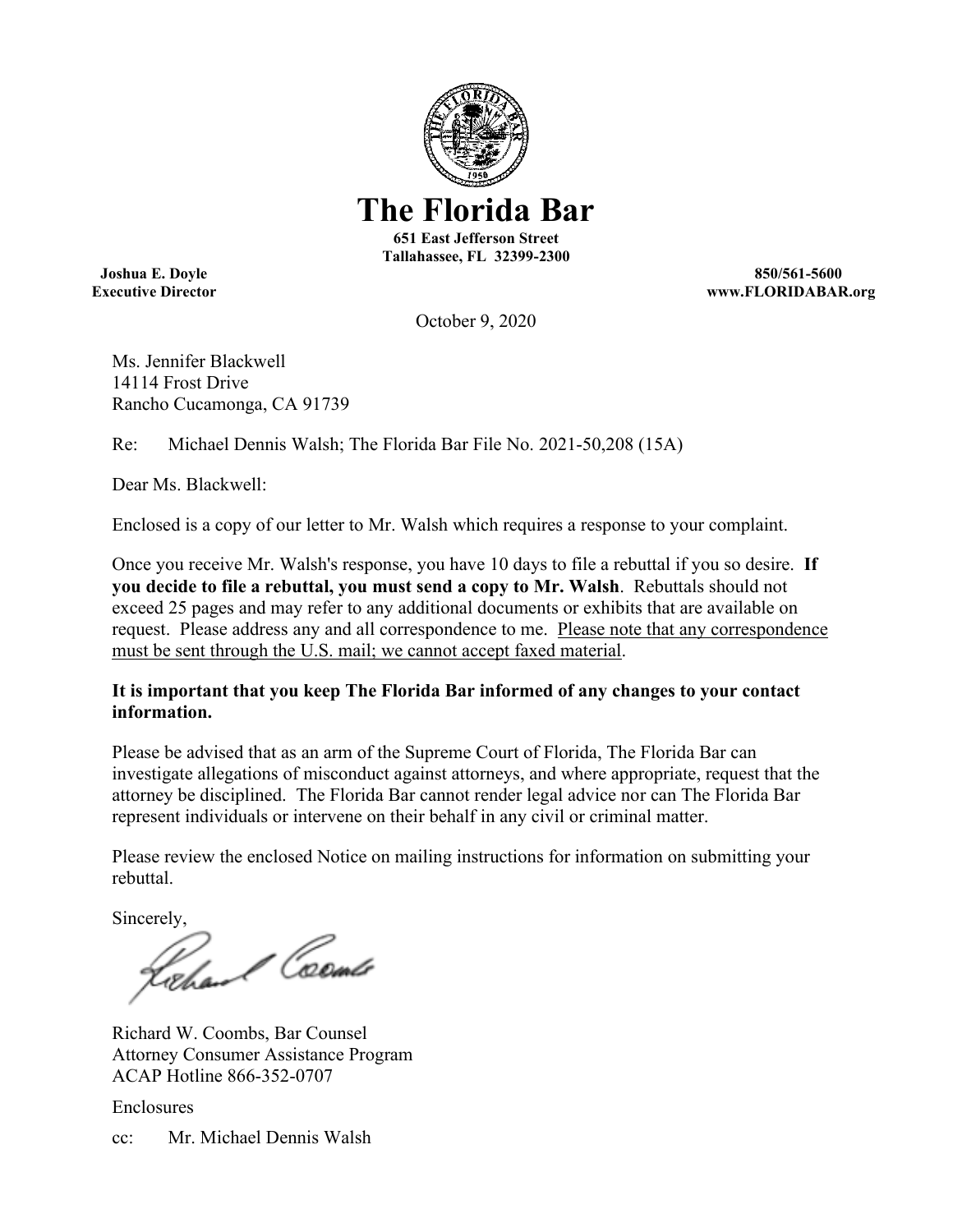#### **NOTICE OF GRIEVANCE PROCEDURES**

1. The enclosed letter is an informal inquiry. Your response is required under the provisions of The Rules Regulating The Florida Bar 4 8.4(g), Rules of Professional Conduct. Failure to provide a written response to this complaint is in itself a violation of Rule 4 8.4(g). If you do not respond, the matter will be forwarded to the grievance committee for disposition in accordance with Rule 3-7.3 of the Rules of Discipline.

2. Many complaints considered first by staff counsel are not forwarded to a grievance committee, as they do not involve violations of the Rules of Professional Conduct justifying disciplinary action.

3. "Pursuant to Rule 3-7.1(a), Rules of Discipline, any response by you in these proceedings shall become part of the public record of this matter and thereby become accessible to the public upon the closure of the case by Bar counsel or upon a finding of no probable cause, probable cause, minor misconduct, or recommendation of diversion. Disclosure during the pendency of an investigation may be made only as to status if a specific inquiry concerning this case is made and if this matter is generally known to be in the public domain."

4. The grievance committee is the Bar's "grand jury." Its function and procedure are set forth in Rule 3-7.4. Proceedings before the grievance committee, for the most part, are nonadversarial in nature. However, you should carefully review Chapter 3 of the Rules Regulating The Florida Bar.

5. If the grievance committee finds probable cause, formal adversarial proceedings, which ordinarily lead to disposition by the Supreme Court of Florida, will be commenced under 3-7.6, unless a plea is submitted under Rule 3-7.9.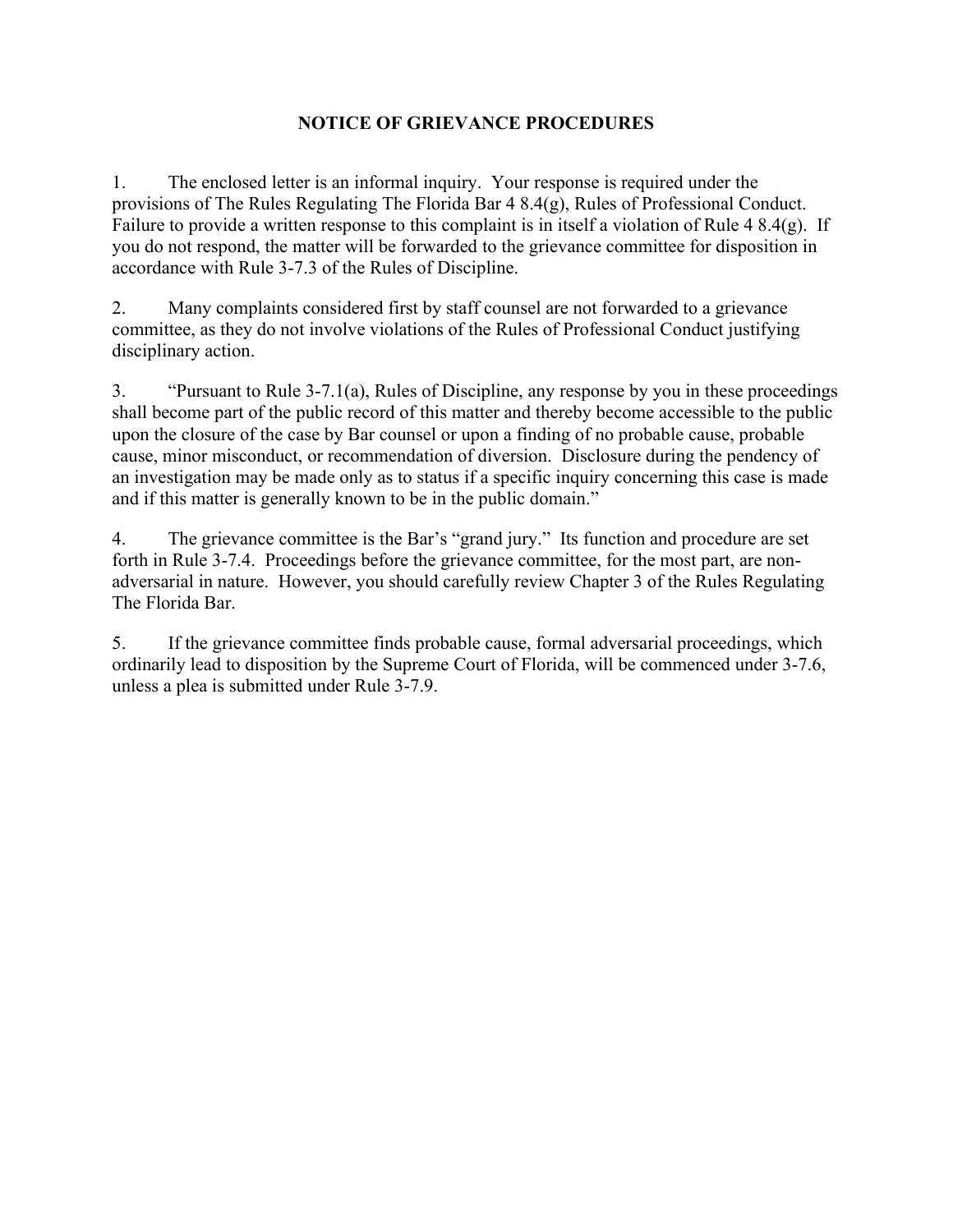| <b>Received</b>       | Tue 11/03/2020 8:58AM      |  |  |
|-----------------------|----------------------------|--|--|
| From                  | <b>ACAP Mail</b>           |  |  |
| Subject               | 202150208                  |  |  |
| To                    | mwalsh5301@gmail.com       |  |  |
| cc                    |                            |  |  |
| bcc                   |                            |  |  |
|                       |                            |  |  |
| Blackwell v Walsh.pdf | Walsh Complaint letter.pdf |  |  |

Good morning Mr. Walsh: Please be advised that you were sent a complaint dated October 9, 2020 with a response due by October 26, 2020. A copy is attached for convenience. We have not gotten your response or had any contact from you. Please provide a response to the above referenced complaint by **November 13, 2020**. You may provide your response as a PDF document attached in response to this email. Please note that this email account is strictly for the submission of correspondence to ACAP/Intake. Only your attachments will be imported to the case file, so please ensure that you have not included any substantive information in the body of your email as it will not be saved. Your attachments in total should not exceed 25 typewritten pages and should be in Word, Excel or .pdf formats only. **No .jpeg, .mov, .tif, or other file formats will be accepted**. Your failure to follow these instructions may delay the review of your file.

Best regards,

## Rich Coombs

Richard W. Coombs Senior Attorney THE FLORIDA BAR 651 E. Jefferson Street Tallahassee, Florida 32399 ACAP Hotline: 866-352-0707

\_\_\_\_\_\_\_\_\_\_\_\_\_\_\_\_\_\_\_\_\_\_\_\_\_\_\_\_\_\_\_\_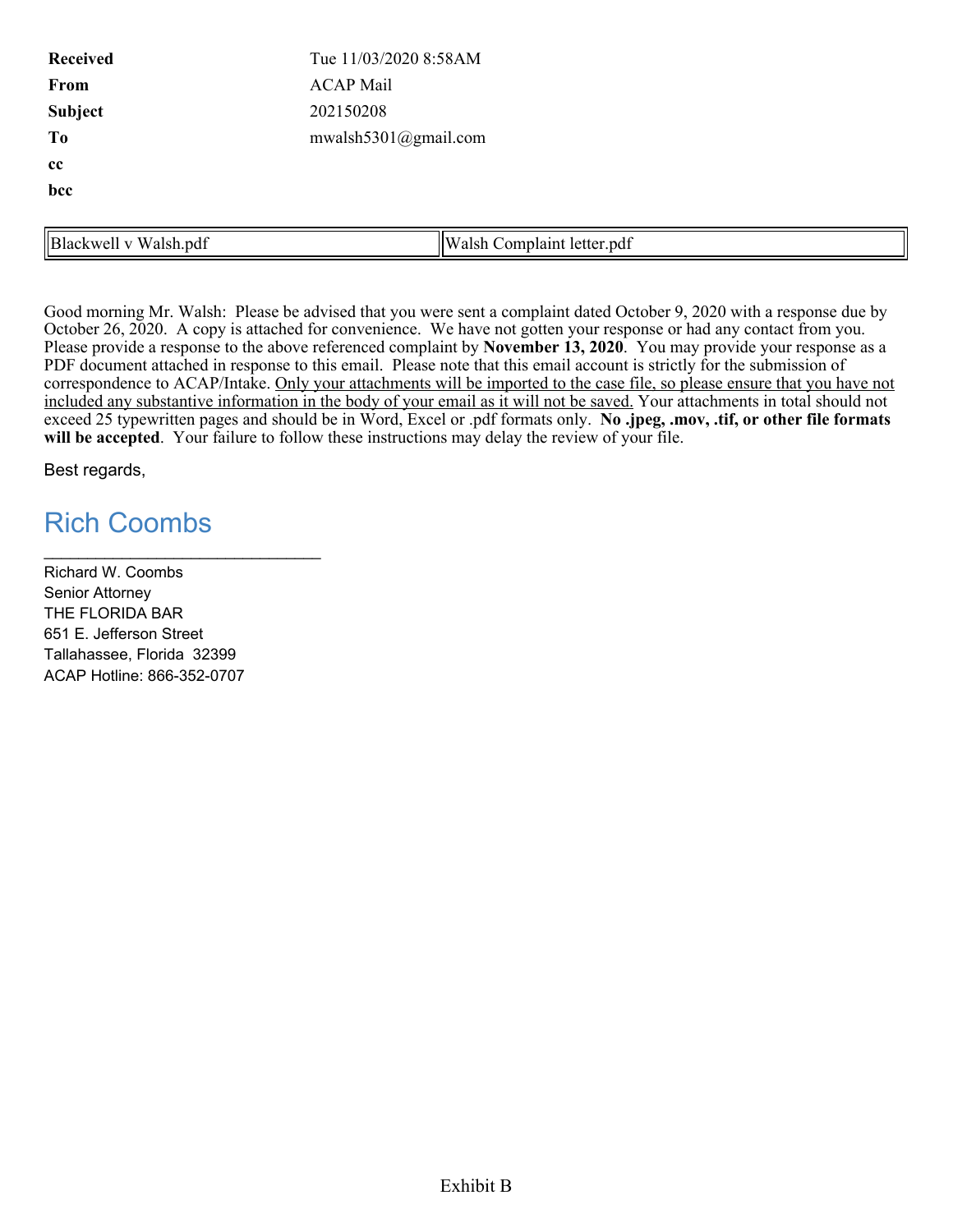

**The Florida Bar** 

**Ft. Lauderdale Branch Office Lake Shore Plaza II 1300 Concord Terrace, Suite 130 Sunrise, Florida 33323 (954) 835-0233** 

**Joshua E. Doyle 850/561-5600 Executive Director www.FLORIDABAR.org** 

November 16, 2020

#### **VIA E-Mail to [mwalsh5301@gmail.com](mailto:mwalsh5301@gmail.com)**

#### **VIA U.S. MAIL & CERTIFIED MAL RETURN RECEIPT REQUESTED #7017 0530 0000 0474 8989**

Mr. Michael Dennis Walsh 5301 N Federal Hwy Ste 215 Boca Raton, FL 334874915

Re: Complaint of Jennifer Blackwell against Michael Dennis Walsh The Florida Bar File No. 2021-50,208 (15A)

Dear Mr. Walsh:

Enclosed you will find correspondence dated October 9, 2020, requiring a response. An inquiry/ bar complaint that was filed against you by Jennifer Blackwell. A copy of that complaint was sent to you by mail to your record Bar address along with a copy of the October 9, 2020 letter. To date, the bar has not received your written response. The bar also sent an email to your record bar email address on November 3, 2020 informing you that your written response to the inquiry/complaint that was due on October 26, 2020 had not been received. Another copy of the complaint is enclosed with this letter.

In addition, please also respond to the following questions:

1) The complainant provided a copy of the written retainer agreement with her inquiry/complaint. According to that written retainer agreement "Brent Blackwell (client) retains and employs the Law Offices of Michael Walsh, P.A. (Firm) in all matters concerning his cases (Cases #F-19-017290, F-19-017290 and F-10-009307) in Miami Dade County, Florida."

(A) In the State of Florida v Brent Blackwell, Miami-Dade County case no. F-19-017290, please provide the following:

(1) A copy of the notice of appearance that you filed in November 2020.

(2) A copy of the 8/11/2020 order granting the motion for continuance.

## Exhibit C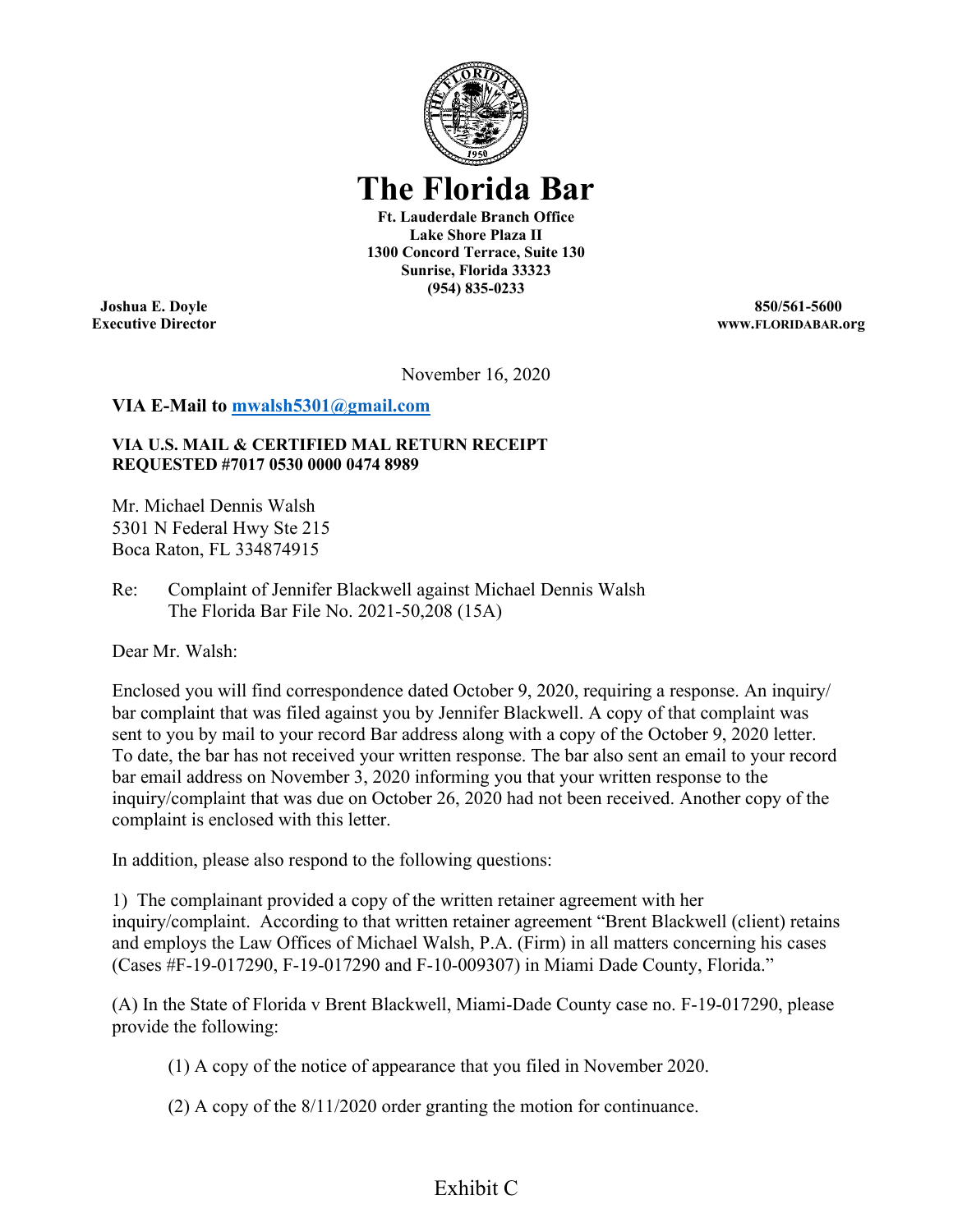## **THE FLORIDA BAR**

(3) A copy of the September 2020 (9/14/2020) Motion to Continue Sounding Emergency Motion filed in case F19009307.

(4) A copy of the 10/6/20 Motion to Withdraw and a copy of the Order granting the Motion to Withdraw.

(B) In the State of Florida v Brent Blackwell, Miami-Dade County case no. F-19-017289, please provide the following:

(1) A copy of the notice of appearance that you filed in November 2020.

(2) A copy of the Motion(s) for Bond or House Arrest listed on the docket at March 18, 2020 and any Order(s) issued on the Motion(s) for Bond or House Arrest.

(3) A copy of the September 2020 (9/14/2020) Motion to Continue Sounding Emergency Motion filed in case F19009307.

(4) A copy of the 10/6/2020 Motion to Withdraw and a copy of the Order granting the Motion to Withdraw.

(C) In the State of Florida v Brent Blackwell, Miami-Dade County case no. F-19-009307, please provide the following:

(1) A copy of the notice of appearance that you filed in November 2020.

(2) A copy of the September 2020 (9/14/2020) Emergency Motion to Continue Sounding.

(3) A copy of the 10/6/2020 Motion to Withdraw and a copy of the Order granting the Motion to Withdraw.

Your written response is required under the provisions of Rule 4-8.4(g) of the Rules Regulating The Florida Bar. Please send all **new** correspondence in this matter, referencing the above case number to the attention of the undersigned preferably by email to my assistant [esanchez@floridabar.org](mailto:esanchez@floridabar.org) or by mail to The Florida Bar, 1300 Concord Terrace, Ste. 130, Sunrise, FL 33323. You are further required to furnish the complainant with a complete copy of your written response. If your response is not received by **November 30, 2020**, this matter may be forwarded to the grievance committee for further investigation.

Sincerely,

foi Pearsalf

Joi L. Pearsall Bar Counsel

 $JP$ /jp Enclosure

cc: Jennifer Blackwell, Complainant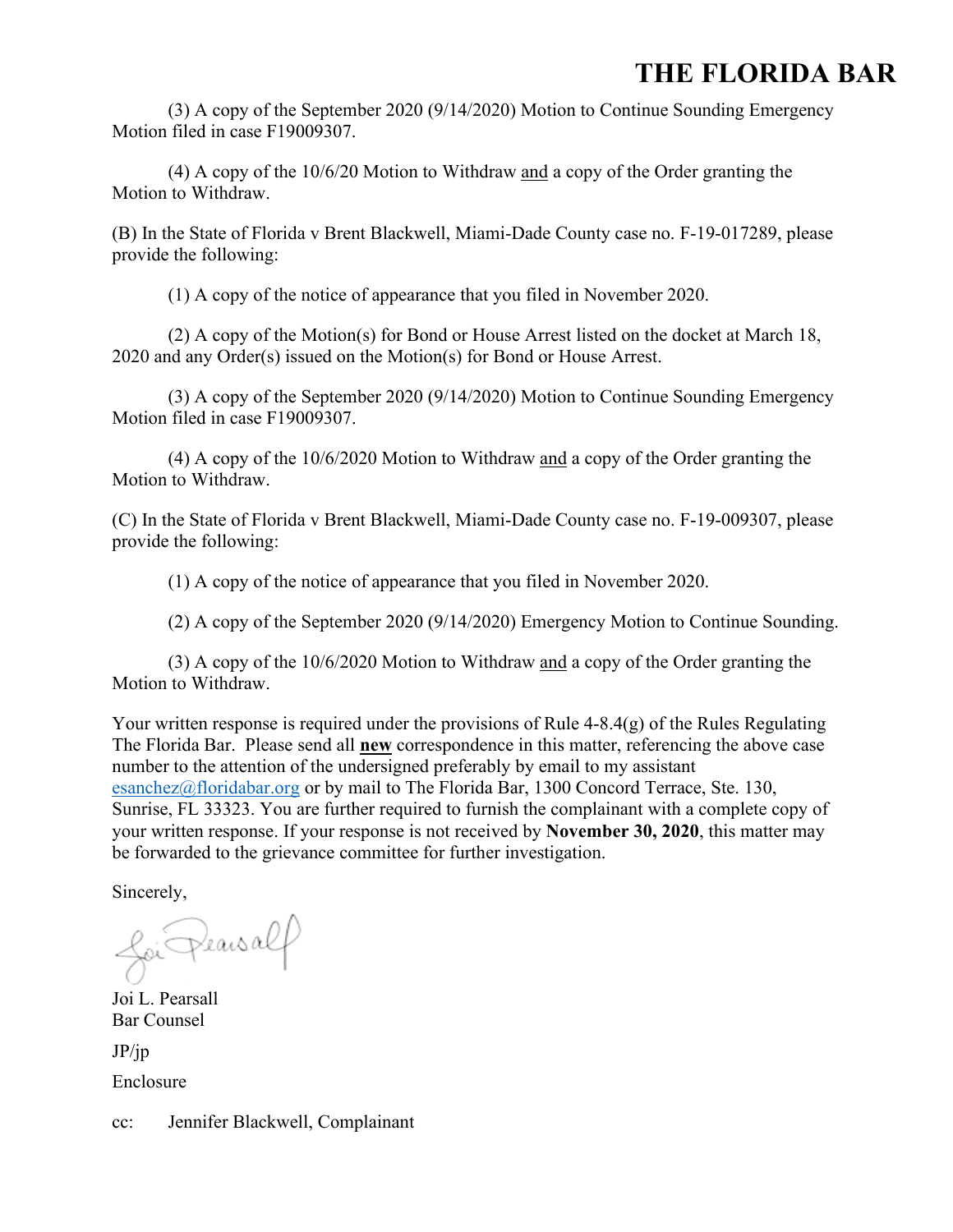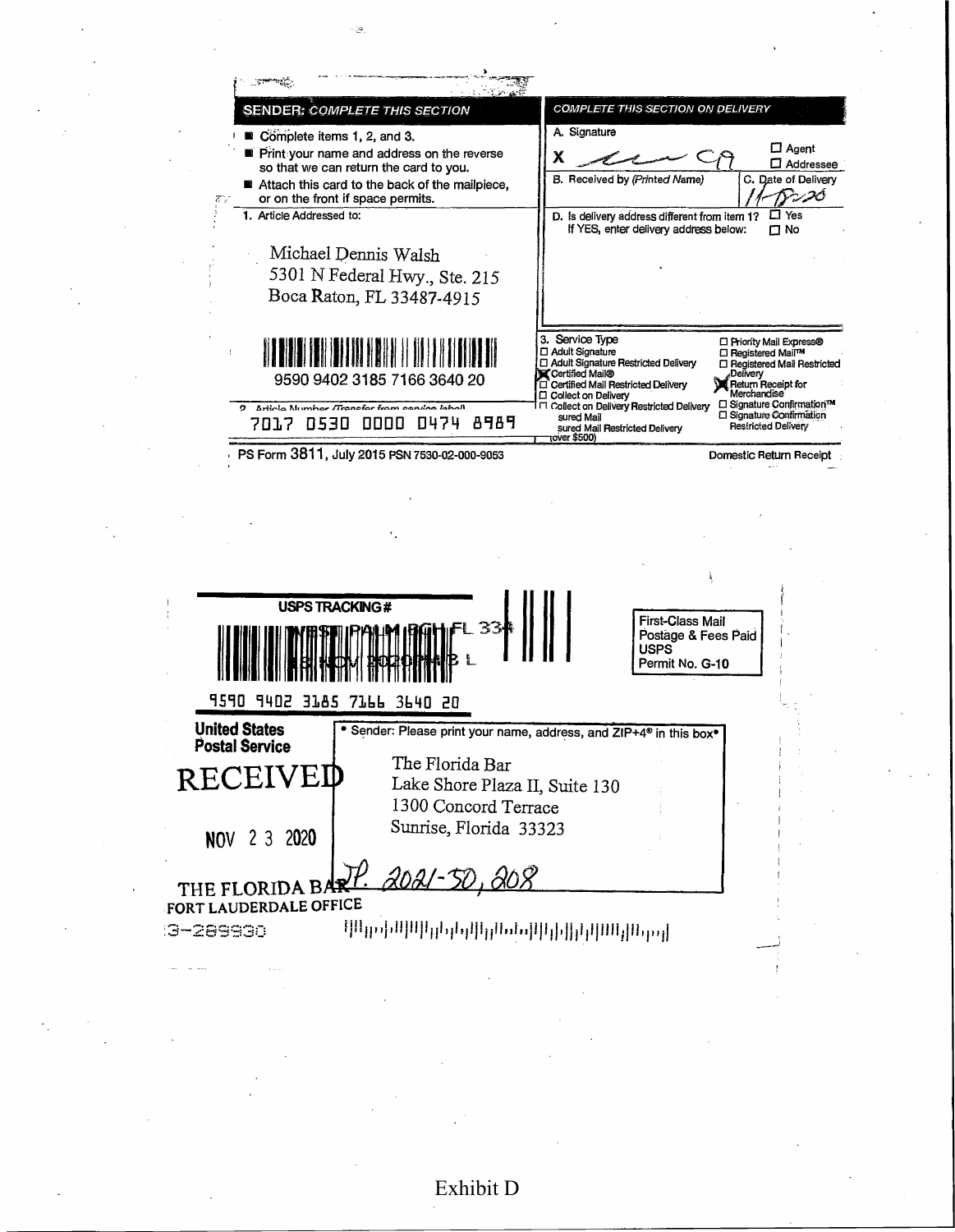

# **The Florida Bar**

**Ft. Lauderdale Branch Office Lake Shore Plaza II 1300 Concord Terrace, Suite 130 Sunrise, Florida 33323 (954) 835-0233** 

**Joshua E. Doyle Executive Director** 

**850/561-5600 www.FLORIDABAR.org** 

December 9, 2020

Via E-mail to [mwalsh5301@gmail.com](mailto:mwalsh5301@gmail.com) 

Via U.S. Mail and Via Certified Mail Return Receipt Requested #7017 0530 0000 0474 9467

Mr. Michael Dennis Walsh 5301 N Federal Hwy., Ste. 215 Boca Raton, FL 33487-4915

Re: Complaint by Jennifer Blackwell against Michael Dennis Walsh The Florida Bar File No. 2021-50,208(15A)

Dear Mr. Walsh:

This letter is to advise you that the Fifteenth Judicial Circuit Grievance Committee "A" will consider the above-referenced case on **January 13, 2021**, pursuant to Rule 3-7.4, Rules Regulating The Florida Bar. The matter to be heard is the **Request For Issuance of Notice of Non-Compliance and Finding of Contempt.** 

You have the opportunity to make a written statement, sworn or unsworn, explaining, refuting or admitting the alleged misconduct. This statement must be received by me no later than 5 days prior to the scheduled meeting date. Pursuant to Rules Regulating The Florida Bar 3-7.4, the respondent has no right to personally appear before the committee. You may request permission to appear before the committee by submitting a written detailed explanation of the need for a hearing which must include a summary of the information anticipated to be developed through personal appearance. The rules do not allow for any right of appeal of the committee's decision allowing or disallowing a personal appearance.

Sincerely,

foi Pearsalf

Joi L. Pearsall Bar Counsel

Enclosure: Grievance Committee Roster

cc: Jennifer Blackwell, Complainant Sarah Cortvriend, Chair Ronald Peter Ponzoli Jr., Designated Reviewer

Composite Exhibit E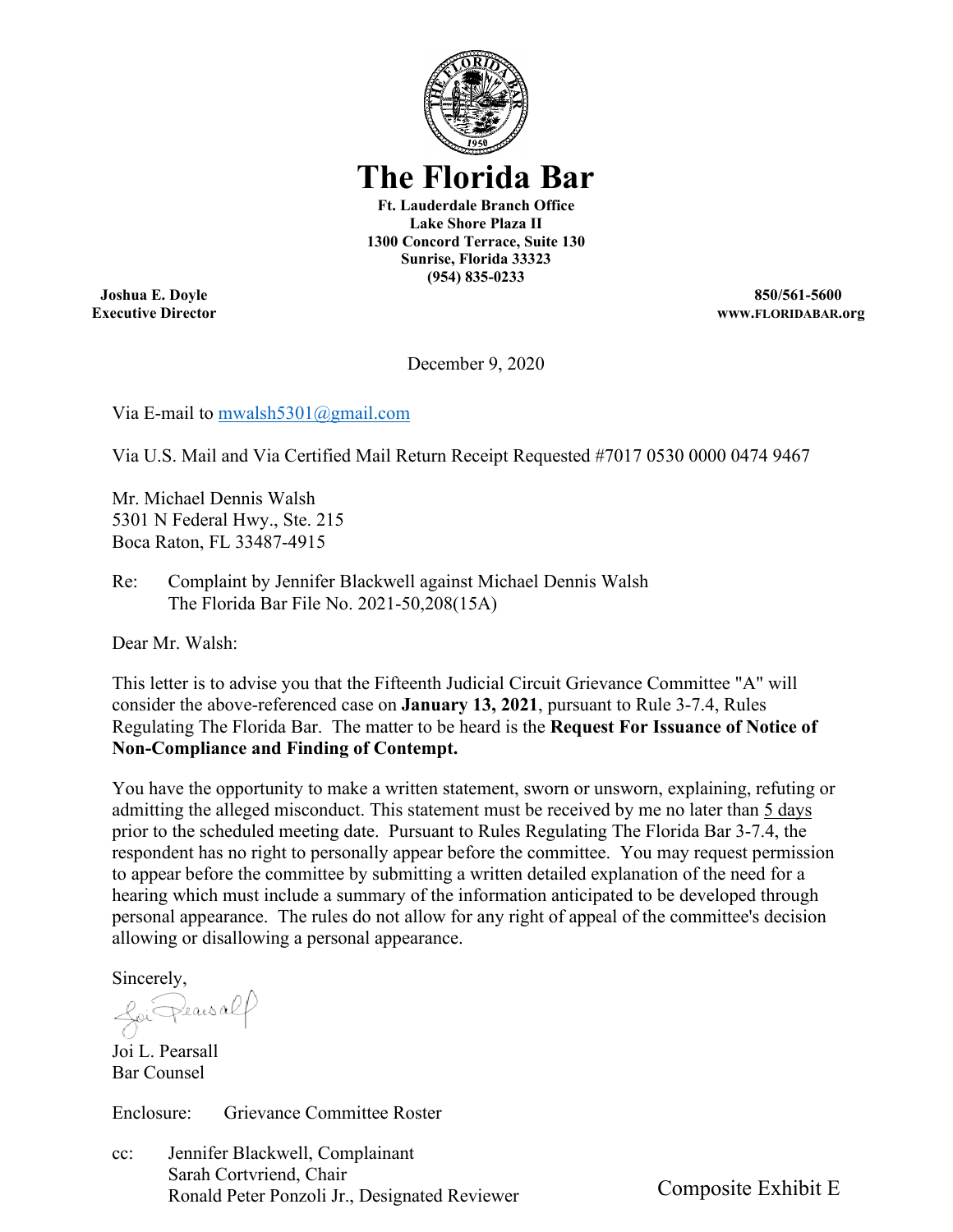#### **FIFTEENTH JUDICIAL CIRCUIT GRIEVANCE COMMITTEE "A"**

Sarah Cortvriend, Esq. Chair

Kristin Nicole Solomon, Esq., Vice Chair

Richard S. Bernstein (NL)

Kara Berard Rockenbach, Esq.

Marlene Clarke (NL)

Larry "Donny" Murrell, Jr., Esq.

Delta A. Nagele (NL)

#### NOTE:

The above list of grievance committee members is furnished in accordance with Rules Regulating The Florida Bar, chapter 3, Rule 3-7.4, solely for the purpose of determining whether a basis for recusal may exist with respect to any particular member or members of the grievance committee who may hear the matter under consideration. Rule 3-3.4(c) precludes a member of a grievance committee from performing a grievance committee function when that member: (1) is related by blood or marriage to the complainant or respondent; (2) has a financial, business, property or personal interest in the matter under consideration, or with the complainant or respondent; (3) has a personal interest which could be affected by the outcome of the proceedings or which could affect the outcome; or (4) is prejudiced or biased toward either the complainant or the respondent. The individual members of the grievance committee, other than the investigating member, should not be contacted concerning the merits of the matter under consideration. If you determine that a member of the grievance committee should recuse himself or herself from hearing the matter under consideration, you should contact the staff attorney with The Florida Bar who is assigned your file and the grievance committee chair.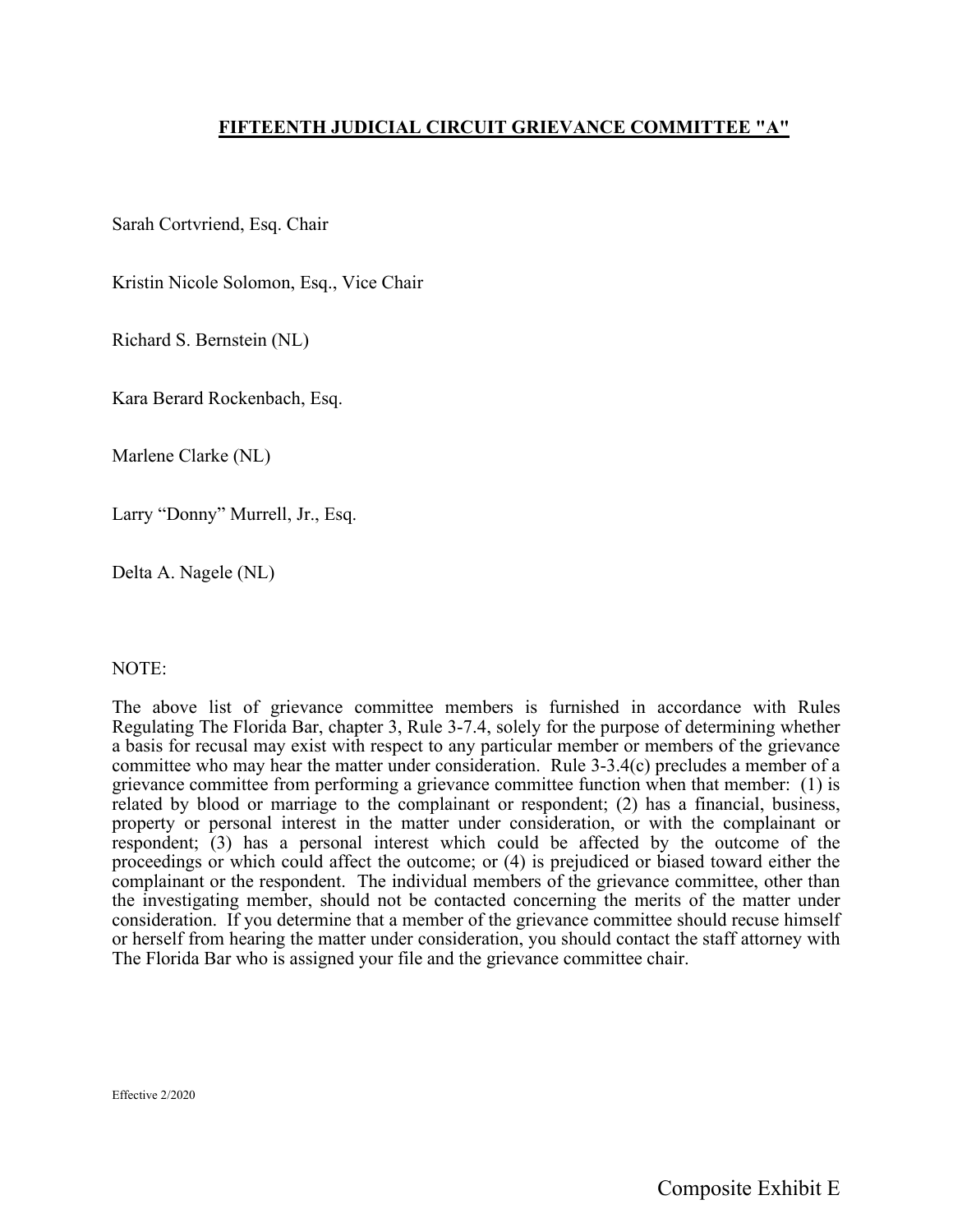## IN THE SUPREME COURT OF FLORIDA (Before a Grievance Committee)

THE FLORIDA BAR, The Florida Bar File

No. 2021-50,208 (15A)

Complainant,

v.

MICHAEL DENNIS WALSH,

\_\_\_\_\_\_\_\_\_\_\_\_\_\_\_\_\_\_\_\_\_\_\_\_\_\_\_\_\_\_\_\_/

Respondent.

**REQUEST FOR ISSUANCE OF NOTICE OF NON-COMPLIANCE AND FINDING OF CONTEMPT** 

Pursuant to Rule 3-7.11(f)(2), Rules Regulating The Florida Bar, the undersigned Bar Counsel requests that on **January 13, 2021**, the Fifteenth Judicial Circuit Grievance Committee "A", hear the issue of whether respondent shall be found in contempt for failure to respond to an official Bar inquiry without good cause shown and states the following:

1. Respondent was admitted to The Florida Bar on August 26, 1999.

2. On October 9, 2020, The Florida Bar sent a letter by regular U.S. Mail to respondent's record Bar address Law Offices of Michael Walsh, P.A., 5301 N. Federal Hwy, Ste. 215, Boca Raton, FL 33487-4915, advising respondent of the bar complaint that was filed against him in this case. The October 9, 2020 letter requested that respondent provide a written response to the Bar's letter of inquiry by October 26, 2020 and informed respondent that his written response was required pursuant to R. Regulating Fla. Bar 4-8.4(g). A copy of the October 9,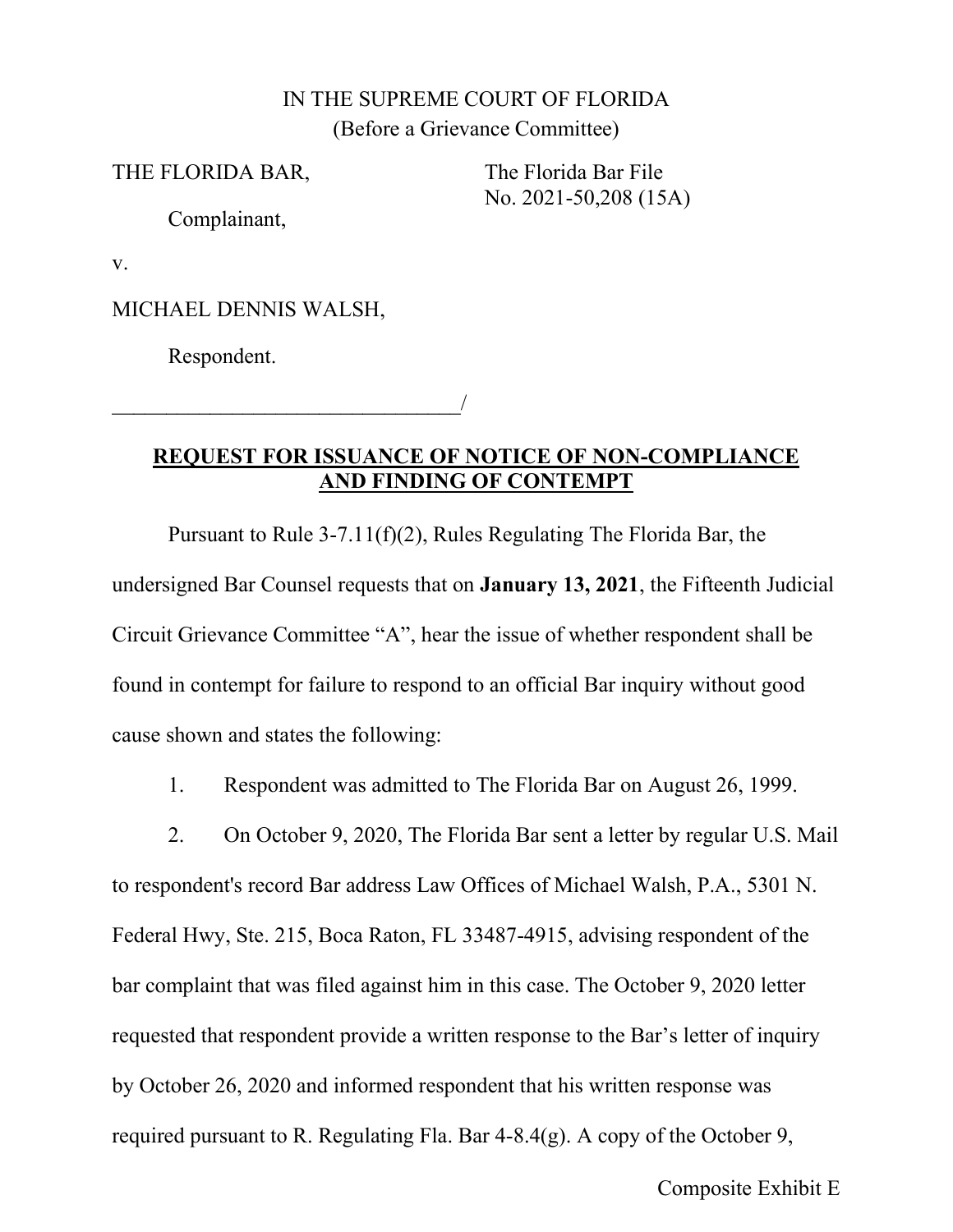2020 letter is attached hereto as "Exhibit A".

3. Respondent failed to respond to The Florida Bar as requested in the letter of October 9, 2020.

1. On November 3, 2020, The Florida Bar sent an email to respondent at his record bar email address [mwalsh5301@gmail.com,](mailto:mwalsh5301@gmail.com) advising him that the Bar had not received his response to the October 9, 2020 letter and directing respondent to provide his response to the complaint by November 13, 2020. A copy of the November 3, 2020 email is attached hereto as "Exhibit B".

2. Respondent failed to respond to The Florida Bar as requested in the email of November 3, 2020.

3. On November 16, 2020, the Bar sent another letter to respondent advising respondent that the Bar had not received his response to the bar complaint and that his written response to the complaint was due by November 30, 2020. The November 16, 2020 letter was sent to respondent by email to his record bar email address and to his record bar mailing address via certified mail and regular U.S. Mail. The November 16, 2020 letter also informed respondent that his written response was required pursuant to R. Regulating Fla. Bar 4-8.4(g). A copy of the November 16, 2020 letter is attached hereto as "Exhibit C" and a copy of the signed certified mail return receipt is attached as "Exhibit D".

4. Respondent failed to respond to The Florida Bar as requested in the letter of November 16, 2020.

5. As of the date of this Request for Issuance of Notice of Non-

Composite Exhibit E